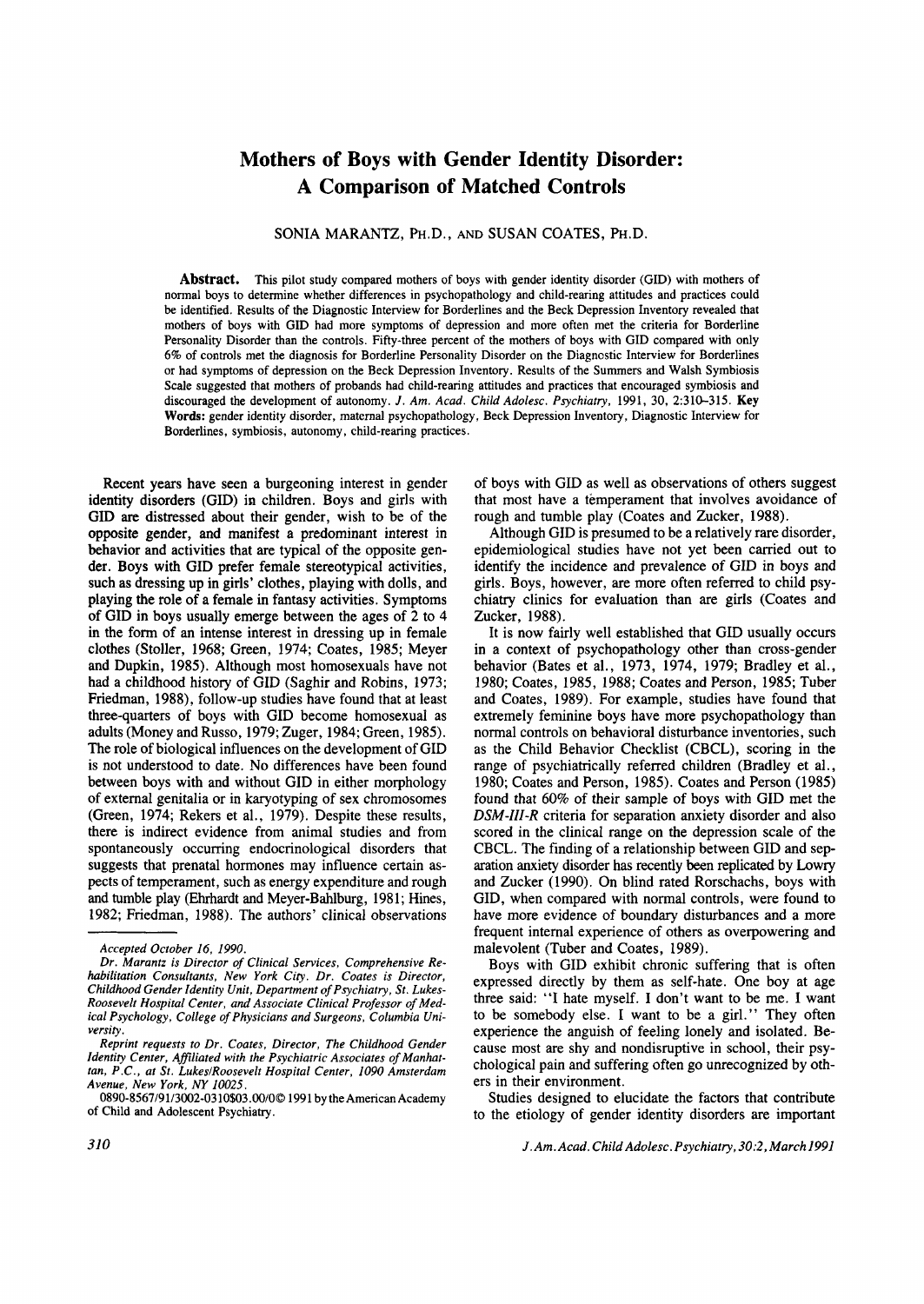for developing strategies for prevention, early intervention, and treatment planning. While gender identity disorder is comparatively rare, an understanding of the genesis and dynamics of this syndrome promises to illuminate fundamental mechanisms involved in the development of masculinity-femininity and the process of identity acquisition that underlies it.

The clinical observations of mothers of boys with GID from several different research units suggest that the mothers have difficulty with affect regulation that manifests itself in psychiatric disorders, such as borderline personality and depression (Stoller, 1968; Bradley et al., 1980; Coates, 1985; Coates and Zucker, 1988; Meyer and Dupkin, 1985). Depression in mothers is a known risk factor in the development of depression, separation anxiety, and attention deficit disorder in children (Weissman et al., 1984; Puckering, 1989). Borderline personality disorder in mothers is a known risk factor in the development of borderline personality disorders in adolescents (Masterson and Rinsley, 1975). One of the first steps involved in developing an understanding of the cause of childhood psychiatric disorders is to begin to identify parental predisposing factors.

Elsewhere, Coates (1990) proposed a biopsychodevelopmental model to explain the origins of GID in boys that involves a complex interplay of biological, psychological, and cognitive developmental predisposing factors. She has explored the contribution of temperament, massive trauma, cognitive representational level of the child, and parental psychopathology to the development of this disorder. She believes that a predisposition in the boy to anxiety, an unusual capacity for positive emotional connection, an ability to imitate, and a variety of sensory sensitivities as well as parental difficulties in affect regulation interact during a critical period of mental representational ability in the boy's life (before gender constancy is established) to bring about a GID (Coates, 1988, 1990). According to this model, familial psychopathology is only one of several significant predisposing factors in the development of GID in boys.

This paper reports a pilot study that is the first systematic study of psychopathology in mothers of boys with GID. The authors chose to focus on disorders that had been clinically observed in the families of these boys by previous investigators. The research reported here represents the start of a series of ongoing family studies and is a preliminary step in the process of pinpointing familial factors that contribute to the development of GID.

The aims of this pilot study were two-fold: First, to determine whether the symptoms of depression and borderline character pathology are significant features of the psychological functioning of mothers of boys with GID; and second, to determine whether child-rearing attitudes and practices involving interference in the development of autonomy are predisposers to the development of GID as well.

#### **Method**

# *Subjects*

The subjects of this study were 16 mothers of boys with GID and 17 mothers of normal boys. The probands were

*J. Am. Acad. Child Adolesc. Psychiatry, 30:2, March 1991* 

#### **MOTHERS OF BOYS WITH GENDER IDENTITY DISORDER**

consecutive referrals for evaluation at a Childhood Gender Identity Unit in the Child Psychiatry Outpatient Department of a voluntary hospital in a major metropolitan area. One parent refused to participate in the study. Mothers of boys with GID were pair matched with control boys on the basis of their son's age, on the family's socioeconomic status (SES) (Hollingshead, 1975), race, and religion. They were comparable for IQ of the son, father absence before age **4,**  and age of mother at the time of the study. There were no statistically significant differences on any of these variables. The average age of the boys with GID was 7 years 10 months, IQ was 103, and SES was 30. The average age of the normal boys was 8 years 0 months, IQ was  $109$ , and SES was 31. The boys of each group had IQs in the average range, and the SES for both groups was in the lower middle range. The average age of the mothers of each group was 32. Fifty percent of each group was white, 44% was Hispanic, and 6% was black. Eighty-one percent of each group was Christian, 19% was Jewish.

The *inclusion criteria* for the probands were boys between age 4 and 12 who met the *DSM-III-R* criteria for GID of childhood. There were no *exclusion criteria* for probands.

The *DSM-III-R* criteria for gender identity disorder in boys are as follows:

- 1. Persistent and intense distress about being a boy and an intense desire to be a girl, or more rarely, insistence that he is a girl.
- 2. Either **A** or B.
	- A. Preoccupation with female stereotypical activities, as shown by a preference for either cross-dressing or simulating female attire, or by an intense desire to participate in the games and pasttimes of girls and rejection of male stereotypical toys, games, and activities.
	- **B.** Persistent repudiation of male anatomic structures, as indicated by at least one of the following repeated assertions:
	- (I) that he will grow up to become a woman (not merely in role).
	- (2) that his penis or testes are disgusting or will disappear.
- 3. The boy has not yet reached puberty.

The *inclusion criteria* for controls were that each boy be matched on a pair by pair basis with a proband for age (within 6 months), SES (within *5* points), and race and religion. Controls were drawn from two public schools and three private schools in New York City. *Exclusion criteria*  for controls were evidence of a history of GID, a history of referral for psychiatric services, suspension from school for behavioral problems, learning difficulties of sufficient severity to require special class placement, and severe chronic medical illness.

# *Assessment Method*

A semistructured diagnostic interview, the *Diagnostic Interview for Borderlines* (DIB), was used for establishing maternal diagnosis (Gunderson and Kolb, 1978). The DIB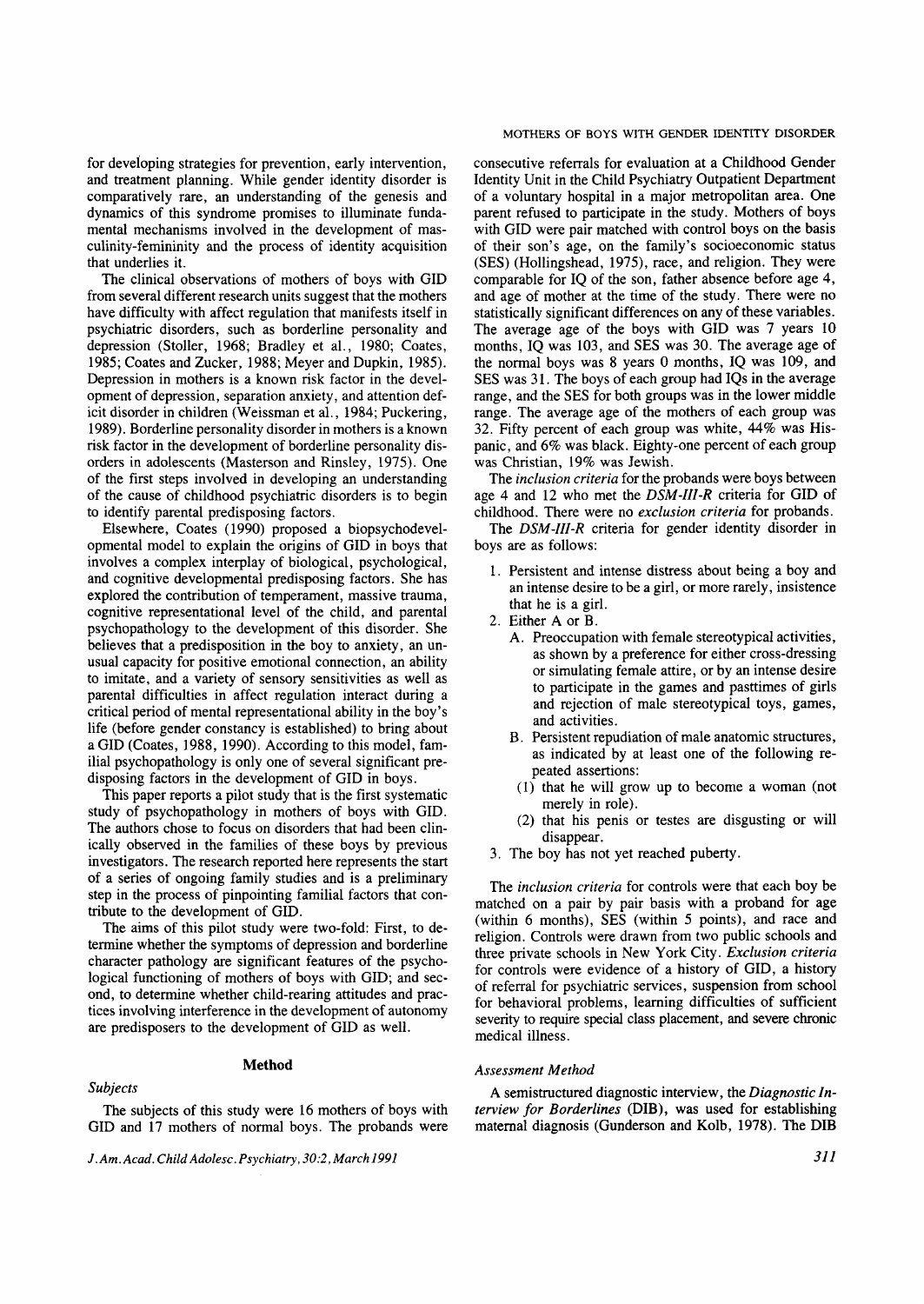#### **MARANTZ AND COATES**

consists of **123** interview questions from which the cardinal characteristics of borderline patients as defined in the literature *are* rated. These questions span five subcategories:

*Social adaptation.* Unstable work or school history and erratic expressions of achievement, an active social life involving groups of people, and an absence of social inappropriateness.

*Impulse action patterns.* Behavior that is destructive of self or others, including but not limited to, substance abuse and promiscuity.

*Affects.* Recent and chronic experiences of clinical depression, chronic feelings of dysphoria and anhedonia, frequent anger, and expressions of entitlement.

*Psychosis.* Experiences of derealization, depersonalization, and transient psychotic episodes.

*Interpersonal relations.* Having difficulty being alone, and having intense, unstable relationships that are characterized by devaluation, manipulation, hostility, and problems with dependency and masochism.

The criteria for a borderline diagnosis contained in the DIB are significantly correlated with the criteria for borderline personality disorders set forth in the *DSM-111* (Gunderson et al., **1981;** McGlashen, **1983).** The interrater reliability of the DIB, when used by clinically skilled interviewers, has been reported to range from **0.85** to **0.90**  agreement. The interviews in this study were not blind and were conducted by the first author.

The Beck Depression Inventory (BDI) was used to assess symptoms of depression (Beck et al., **1961).** The BDI is a **21** -item self-report questionnaire measuring the presence and severity of all symptoms of depression that have occurred during the past week. The cutoff score used in this study is the standard score used in the BDI for mild depression. Split-half reliabilities have been reported to range from **0.79** to **0.93** (Beck, **1967, 1972;** Reynolds and Gould, **1981;**  Strober et al., **1981).** 

The Interview for the Measurement of Symbiosis in Human Relationships (Summers and Walsh, **1978)** was used to assess symbiotic fostering/autonomy-inhibiting childrearing practices and attitudes. Symbiosis is defined along five dimensions:

*Dependency.* Inability to function without participation or consent of the other.

*Dificulty separating.* Extreme emotional distress when separations are imminent or merely being considered.

Difficulties in differentiation of emotional states/bound*aries.* Identification of the other's needs, desires, and feelings as one's own, with little if any recognition of differences between oneself and the other.

*Intrusive control.* Consistent unsolicited interventions in other's actions and the expectation that others should always fulfill one's wishes.

*Disapproval of relationships with others.* Negative responses to the suggestion that the other desires outside social relationships.

For the purposes of this study, interview material for the Symbiosis scale was segmented, statement by statement, by

|  | TABLE 1. Diagnostic Interview for Borderlines |  |
|--|-----------------------------------------------|--|
|  |                                               |  |

|                   | Mothers of<br>Boys with<br>GID<br>$(N = 16)$ |           | Mothers of<br>Nonclinical<br><b>Boys</b><br>$(N = 17)$ |      |           |
|-------------------|----------------------------------------------|-----------|--------------------------------------------------------|------|-----------|
|                   | Χ                                            | <b>SD</b> | Χ                                                      | SD   | t-test    |
| Total score       | 5.73                                         | 1.66      | 2.47                                                   | 1.82 | 4.79**    |
| Section scores    |                                              |           |                                                        |      |           |
| Social adaptation | 1.73                                         | 0.45      | 1.58                                                   | 0.79 | 0.62      |
| Impulse patterns  | 0.46                                         | 0.74      | 0.47                                                   | 0.94 | 0.01      |
| Affects           | 1.20                                         | 0.77      | 0.59                                                   | 0.87 | $2.28*$   |
| Psychosis         | 0.46                                         | 0.74      | 0.00                                                   | 0.00 | $2.59*$   |
| Interpersonal     |                                              |           |                                                        |      |           |
| relations         | 1.86                                         | 0.36      | 0.35                                                   | 0.60 | $8.76***$ |

 $* p \le 0.05$  (two-tailed),  $* p \le 0.01$  (two-tailed).

the first author and another clinical psychology Ph.D. candidate as relevant or not to one of the five dimensions pertaining to symbiosis. The second rater was blind to the purposes of the study. Each statement was then rated on a 6-point scale by two other blind raters, both of whom were candidates in a Ph.D. program in clinical psychology. Estimates of interrater agreement have been reported to range from **0.79** to **0.94** (Summers and Walsh, **1977, 1979;** Summers, **1978).** One modification was made in the original measurement instrument. **A** category called injunctions was included in the category of intrusiveness because pilot testing using this instrument failed to discriminate these two.

#### *Data Analysis*

T-tests (two-tailed) were performed to compare differences in the means of the two groups studied. Given that in small sample sizes it is not always clear as to whether the distributions meet required criteria for parametric analysis, Mann-Whitney U tests were also conducted. Since both analyses lead to virtually identical results, only t-tests will be reported.

#### **Results**

#### *Diagnostic Interview for Borderlines*

Comparison of the mothers of boys with GID and controlgroup mothers in terms of borderline personality disorder on the DIB can be seen in Table **1.** Significantly more mothers of boys with GID had a diagnosis of borderline personality disorder than did mothers of boys without GID. The total scores for the DIB as well as for three of the five subsections significantly distinguished the mothers of boys with GID from the control mothers. Significant differences occurred in the following areas: Interpersonal relations, psychosis, and affects. Social adaptation and impulse action patterns failed to distinguish the two groups of women.

While none of the mothers in the comparison group obtained scores in the borderline range of psychopathology, 25% of mothers of boys with GID did so. Even when the mothers in the latter group did not obtain scores in the borderline range, many of them nevertheless obtained higher,

*J.Am.Acad. Child Adolesc. Psychiatry,30:2,Marchl991*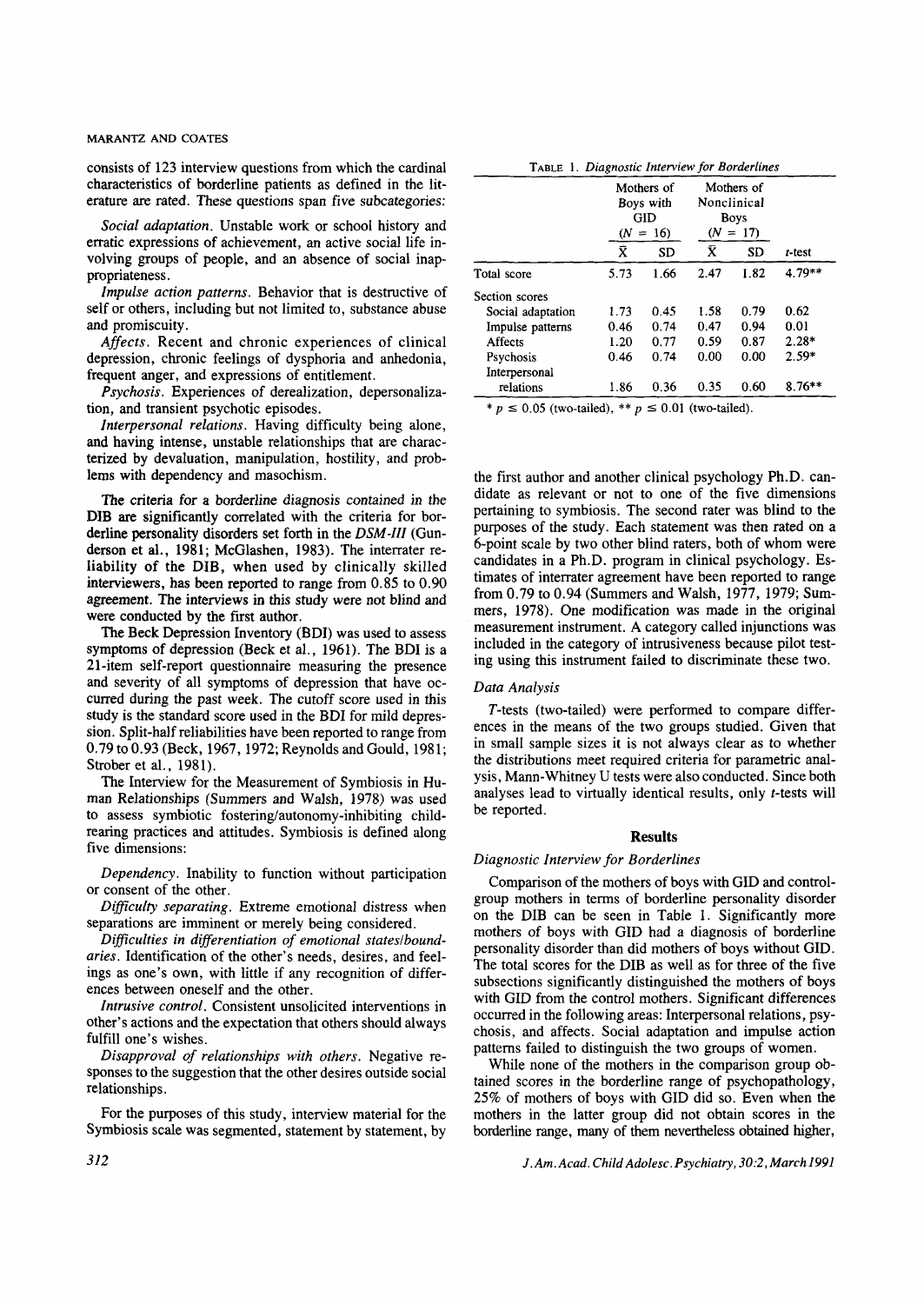|                   |                    | Mothers of<br>Boys with<br>GID | TABLE 2. Summers and Walsh Symbiosis Scale<br>Mothers of<br>Nonclinical<br>Boys |      |          |
|-------------------|--------------------|--------------------------------|---------------------------------------------------------------------------------|------|----------|
|                   | $(N = 16)$         |                                | $(N = 17)$                                                                      |      |          |
|                   | $\bar{\textbf{x}}$ | SD                             | x                                                                               | SD   | t-test   |
| Total score       | 4.58               | 0.54                           | 3.20                                                                            | 0.59 | $7.18**$ |
| Section scores    |                    |                                |                                                                                 |      |          |
| Dependency        | 4.99               | 1.10                           | 3.64                                                                            | 1.08 | $3.54**$ |
| Separation        |                    |                                |                                                                                 |      |          |
| difficulty        | 4.42               | 0.89                           | 2.70                                                                            | 1.07 | $4.97**$ |
| Undifferentiation | 4.89               | 0.55                           | 3.55                                                                            | 0.83 | $5.28**$ |
| Intrusive control | 4.96               | 0.68                           | 3.88                                                                            | 0.81 | $4.11**$ |
| Disapproval of    |                    |                                |                                                                                 |      |          |
| other relation-   |                    |                                |                                                                                 |      |          |
| ships             | 3.65               | 1.45                           | 2.22                                                                            | 0.91 | $3.41**$ |

and more pathological, scores than the mothers of normal boys.

# *Beck Depression Inventory*

On the BDI, the mothers of boys with GID obtained significantly higher scores  $(N = 16; \bar{X} = 15.80; SD)$ 14.77) than mothers in the comparison group  $(N = 17; \overline{X})$  $= 4.06$ ; SD = 5.37; t-test = 2.91,  $p \le 0.01$  [two-tailed]). Forty-six percent of mothers of boys with GID versus 6% of mothers in the comparison group had scores falling within the clinical range as defined by the BDI.

Considering the BDI and DIB together, 53% of the mothers of boys with GID and 6% of the controls scored either in the clinical range on the DIB or had symptoms of depression on the BDI.

# *Interview for the Measurement of Symbiosis*

Interrater reliability coefficients using the Spearman-Brown Prophecy Formula were as follows for the five dimensions of the Summers and Waish Symbiosis Measure: undifferentiation =  $0.97$ ; dependency =  $0.97$ ; separation difficulty = 0.98; intrusive control = 0.97; disapproval of relationships with others  $= 0.96$ .

**As** Table 2 shows, the mothers of boys with GID reported significantly more symbiotic attitudes and behavior than the controls in their sum total scores across all five dimensions. Furthermore, the two groups differed significantly in the predicted direction on each of the five dimensions comprising the total symbiosis measure: dependency, separation difficulty, undifferentiation, intrusive control, and disapproval of other relationships.

#### **Discussion**

Over half of the sample mothers of sons with GID met the criteria either for the clinical diagnosis of borderline personality disorder, as measured by the DIB, or had symptoms of depression as measured by the BDI. In contrast, no women among the controls had a borderline personality disorder, and only one had symptoms of depression. While over half of the sample of mothers of sons with GID fully met diagnostic criteria for either borderline personality dis-

order or depression, in the half that did not, there were nevertheless many symptoms that may be of clinical significance and may constitute a subclinical syndrome. It was also observed that many women had symptoms of a narcissistic personality disorder, but this was not systematically assessed in this pilot study.

The DIB results suggest that mothers of sons with GID have longstanding difficulties in the regulation of affect and in interpersonal relations. Particular difficulties around issues of separation, depression, and the management of aggression were striking. They describe themselves as compulsively seeking companionship, as prone to intense, emotionally stormy, angry relationships,and as having chronic and intense feelings of loneliness, emptiness, and depression. They tend to make excessive demands on people and feel entitled to do so.

While one could argue that the findings on the BDI may have come about as a reaction to GID in their sons, both the clinical interviews and the depression items on the DIB suggest that symptoms of depression were longstanding in the mothers of probands and usually predated the onset of a consolidated GID. Additional support for this argument comes from the finding that 44% of the mothers had sought psychiatric help for their depression at some point during their life, and the majority of mothers described the first 3 years of their son's life as severely stressful and overwhelming.

One mother whose son was age **4** described her depression as follows: "For months, he's had a hard time getting me out of bed, for years, actually. He'd be trying to get me out of bed for hours. 'Please, Mommy, get out of bed, please, please.' When I do play with him, I find myself getting bored, and sometimes I've fallen asleep on the floor in his room while he's tried to play."

In addition to difficulties in affect regulation, management of aggression, and chronic depressive experiences, the DIB findings indicate that mothers of boys with GID are vulnerable to transient, but not prolonged, experiences of depersonalization, brief paranoid experiences, and transient psychotically depressed ideation.

The findings of the Symbiosis Interview suggest that mothers of boys with GID have child-rearing attitudes and behavior that promote symbiosis and interfere with the development of autonomy. Compared to the control group, mothers of sons with GID are extremely dependent on their sons for emotional sustenance. They have boundary problems and difficulty separating from their sons. They use intrusive control measures when limit setting and disapprove of their sons' relationships with others. Examples of these behaviors from the interviews of mothers of sons with GID are as follows:

*Dependent.* "He's my reason for living. He's the only person **I** really have besides my mother, and I'm the only person he has. "

*Difficulty separating.* **"I** can't think of anything that **I** do apart from my son (age 12). **I** never go any place without him. We're always attached.'

*Dificulties in differentiation of emotional stateslbound-*

*J.Am.Acad. Child Adolesc. Psychiatry, 30:2,March1991*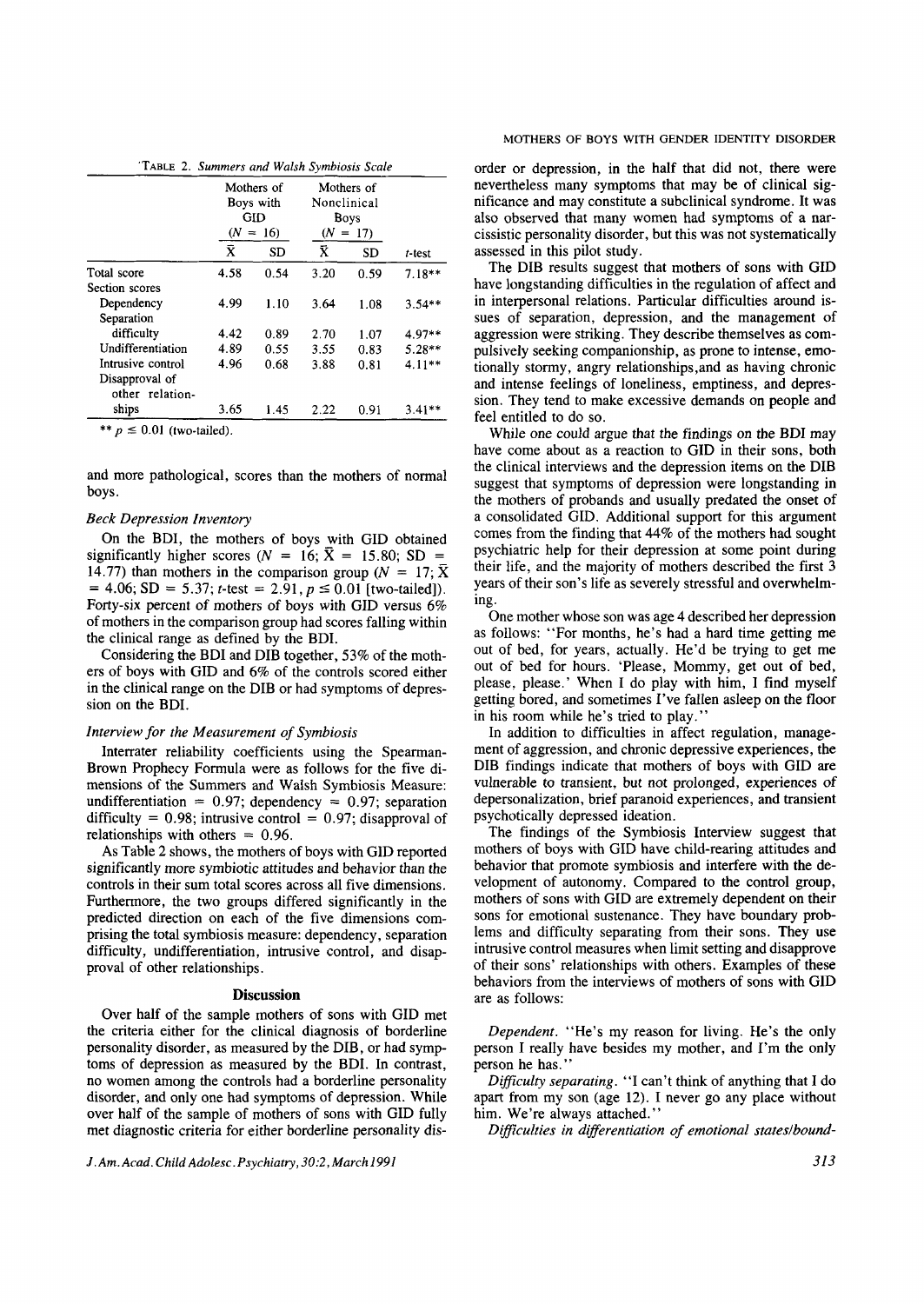# **MARANTZ AND COATES**

*aries.* "When I'm unhappy, he feels unhappy; if I have a headache, he'll say, 'Maybe I'll lay down.' If I'm tired, he'll get tired, too."

*Intrusive control.* "He never does anything that I don't know about. He always tells me everything. I always encourage him to tell me everything that he's doing."

*Disapproving* of *relationships with others.* "It bothers me that he talks to other people I don't know and not to me."

The pilot data reported here suggest that a subgroup of mothers of sons with GID have trait psychopathology, which affects their psychological functioning, particularly in areas of affect regulation, management of aggression, and interpersonal relations. The authors believe that the results of the Symbiosis Interview reflect the impact of these women's psychopathology on their attitudes and behavior in their ongoing interactions with their sons.

Borderline psychopathology and depression are predisposing factors to psychopathology in children, including separation anxiety, depression, attention deficit, and borderline disorders (Masterson and Rinsley, 1975; Weissman et al., **1984).** The current results suggest that disorders that involve affect regulation including both borderline psychopathology and depression may also be one of the important **risk** factors in the development of GID in boys. It is assumed that these factors involve both a genetic risk as well as a transgenerational transmission of psychopathology that may come about in part through dysfunctional child-rearing patterns.

From previous observations, the authors believe that crossgender identification in the majority of boys, but not in all, is a defensive solution to separation anxiety. Since over half of the boys with GID in this study have a separation anxiety disorder, borderline personality disorder/symptoms of depression in the mothers are viewed as predisposing the boy to develop separation anxiety but not as independently contributing to cross-gender behavior as a defense against this anxiety. The factors that specifically predispose the boy to a cross-gender solution are not yet identified.

It is believed that the father has as significant a role as the mother in contributing to his son's gender identity difficulties and that in future research on families of boys with GID, both parents need to be studied. In this study, the clinical impression of the few fathers who have been evaluated suggests that they too have difficulties with affect regulation and possibly with alcoholism.

For a GID to develop it is believed that multiple factors must come together including biological factors that are expressed in temperament, family traits and state, and severe stress during a developmentally sensitive period. (See Coates, 1990 for a detailed discussion of factors other than parental psychopathology that contribute to this disorder).

This study has several important methodological limitations. First, interviews both for the DIB and the Symbiosis Measure were not conducted blindly. Second, the study focused only on two types of psychopathology rather than on the full spectrum of psychopathology. Third, fathers were not included in the study. Fourth, the study did not include clinical controls.

The findings of symptoms of depression on both the BDI and the DIB suggest that future studies should assess clinical depression with an effort to retrospectively assess the perinatal period and the first **3** years of the child's life as well as depression over the life course.

The findings of this pilot study are sufficiently strong to call for a comprehensive study of psychopathology in parents of children with GID. The authors suggest that a comprehensive evaluation of mothers and fathers using multiple measures and structured interviews, such as the Structured Clinical Interview for the DSM-III-R, with normal and clinical controls should be launched. Such a study is likely to shed important light on the familial contribution to this disorder. Increasing our knowledge of the role of the family as one important variable in the cause of GID will help us to develop more specific treatment strategies for therapeutic work with these boys and their families and will help form guidelines for preventive intervention.

### **References**

- Bates, J. E., Bentler, P. M. & Thompson, S. K. (1973), Measurement of deviant gender development in boys. *Child Dev.* 44591-598.
- **References**<br>Bates, J. E., Bentler, P. M. & Thompson, S. K. (1973), Measurement<br>of deviant gender development in boys. Child Dev. 44:591–598.<br>Skilbeck, W., Smith, K. & Bentler, P. (1974), Gender-role<br>abnormalities in boys: abnormalities in boys: an analysis of clinical ratings. J. *Abnorm. Child Psychol.* 2:l-16. Bates, J. E., Bentler, P. M. & 1 nompson, S. K. (1973), Measurement<br>of deviant gender development in boys. *Child Dev.* 44:591–598.<br>—— Skilbeck, W., Smith, K. & Bentler, P. (1974), Gender-role<br>abnormalities in boys: an ana
- compared with normal and clinical control boys. *J. Abnorm. Child Psychol.* 7:243-259.
- Beck, A. T. (1967), *Depression: Causes and Treatment.* Philadelphia: University of Pennsylvania Press.
- (1972), Measuring depression. The Depression Inventory. In: *Recent Advances in the Psychobiology* of *Depressive Illness,* eds. T. A. Williams, M. M. Katz & J. A. Shields. Washington, DC: U.S. Government Printing Office.
- Ward, C. H., Mendelson, M., Mock, J. & Erbaugh, J. (1961), An inventory for measuring depression. *Arch. Gen. Psychiatry,*  4:561-571.
- Bradley, *S.* J., Doering, R. W., Zucker, K. J., Finegan, J. K. & Gonda, G. M. (1980), Assessment of the gender disturbed child: a comparison to sibling and psychiatric controls. In: *Childhood and Sexuality,* ed. J. Samson. Montreal: Editions Etudes Vivantes.
- Coates, S. (1985), Extreme boyhood femininity: overview and new research findings. In: *Sexuality: New Perspectives,* eds. *Z.* DeFries, R. C. Friedman & R. Corn. Westport, CT: Greenwood, pp. 101- Sexuality, ed. J. Samson. Montreal: Editions Etudes Vivantes.<br>Coates, S. (1985), Extreme boyhood femininity: overview and new<br>research findings. In: *Sexuality: New Perspectives*, eds. Z. DeFries,<br>R. C. Friedman & R. Corn. research findings. In: *Sexuality: New Perspectives*, eds. Z. DeFries,<br>
R. C. Friedman & R. Corn. Westport, CT: Greenwood, pp. 101-<br>
124.<br>
(1998), Gender identity disorder in boys. *Psychoanalytic Forum*,<br>
32:14-15.<br>
(1990
- 124.<br>— (1988), Gender identity disorder in boys. Psychoanalytic Forum,
- *Am. Acad. Psychoanal.* 18:414-438.
- 124.<br>  $-$  (1988), Gender identity disorder in boys. *Psychoanalytic Forum*,<br>
32:14-15.<br>  $-$  (1990), The ontogenesis of gender identity disorder in boys. *J.*<br>
Am. Acad. *Psychoanal*. 18:414-438.<br> **-** Person, E. (1985), Ex or pervasive disorder? J. *Am. Acad. Child Psychiatry,* 24:702-709. 32:14–15.<br>
— (1990), The ontogenesis of gender identity disorder in boys. J.<br>
Am. Acad. Psychoanal. 18:414–438.<br>
— Person, E. (1985), Extreme boyhood femininity: isolated finding<br>
or pervasive disorder? J. Am. Acad. Child
- children. In: *Handbook* of *Clinical Assessment of Children and Adolescents,* Vol. **11,** eds. C. Kestenbaum & D. T. Williams. New York: New York University Press.
- Ehrhardt, A. A. & Meyer-Bahlburg, H. F. L. (1981), Effects of prenatal sex hormones on gender-related behavior. *Science* 211:1312-1318.
- Friedman, R. C. (1988), *Male Homosexuality: A Contemporary Psychoanalytic Perspective.* New Haven: Yale University Press.
- Green, R. (1974), *Sexual Identity Conflict in Child and Adults.* New York: Basic Books.<br>— (1985), Gender identity in childhood and later sexual orientation: 1318.<br>
Friedman, R. C. (1988), Male Homosexuality: A Contemporary Psy-<br>
choanalytic Perspective. New Haven: Yale University Press.<br>
Green, R. (1974), Sexual Identity Conflict in Child and Adults. New<br>
York: Basic Books.<br>
—
- 
- interview for borderline patients. *Am. J. Psychiatry,* 138:896-905.

*J.Am.Acad. ChildAdolesc. Psychiatry,30:2,March1991*